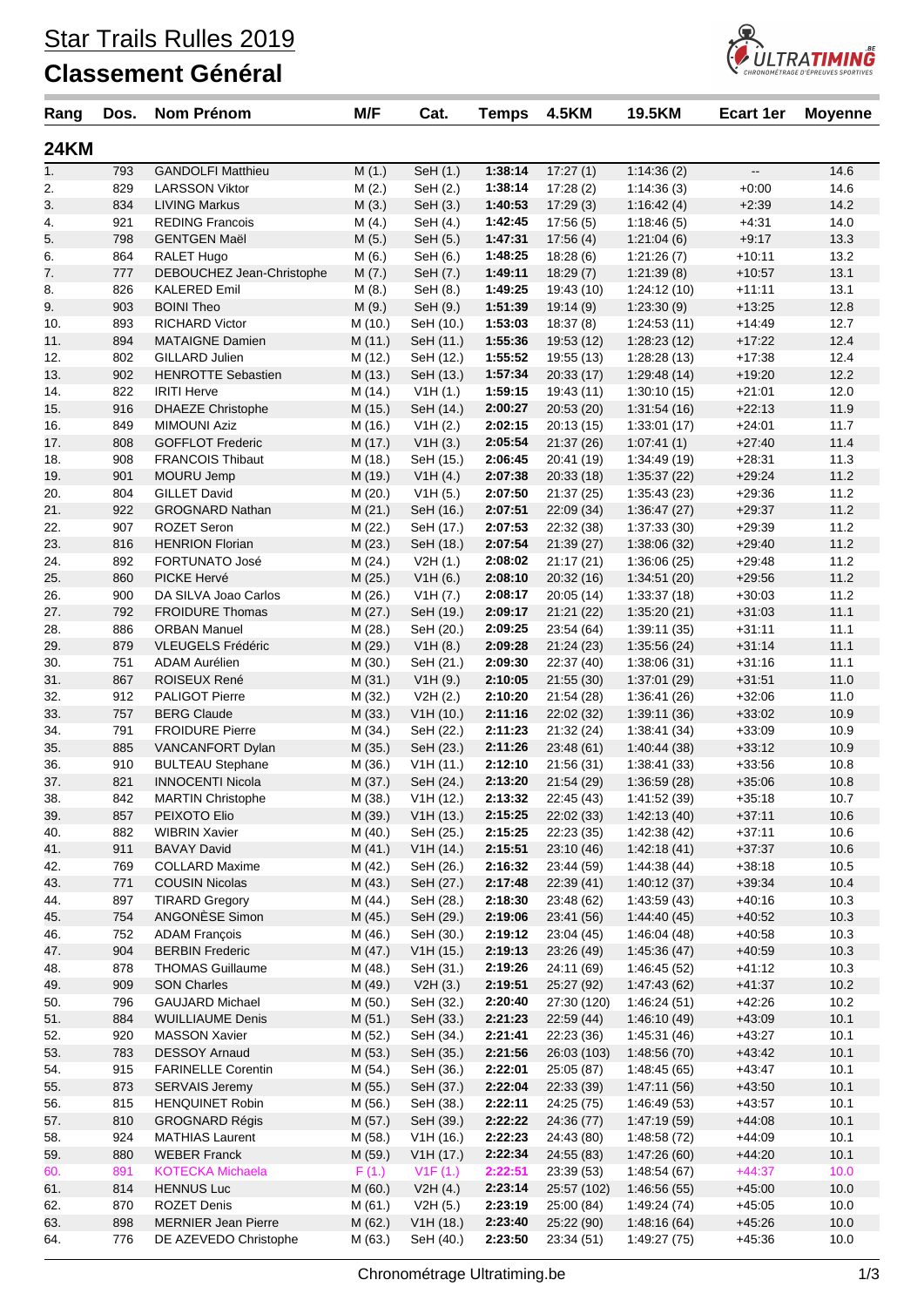## **Classement Général**



| Rang         | Dos.       | <b>Nom Prénom</b>                                   | M/F                  | Cat.                                | <b>Temps</b>       | <b>4.5KM</b>               | 19.5KM                         | <b>Ecart 1er</b>     | <b>Moyenne</b> |
|--------------|------------|-----------------------------------------------------|----------------------|-------------------------------------|--------------------|----------------------------|--------------------------------|----------------------|----------------|
| 65.          | 766        | <b>CARRARO Jenny</b>                                | F(2.)                | SeF (1.)                            | 2:23:55            | 22:40 (42)                 | 1:46:13(50)                    | $+45:41$             | 10.0           |
| 66.          | 848        | <b>MERVEILLE Marc</b>                               | M(64.)               | V3H(1.)                             | 2:23:59            | 25:45 (99)                 | 1:47:13(57)                    | $+45:45$             | 10.0           |
| 67.          | 896        | <b>SIMON Guillaume</b>                              | M (65.)              | V1H(19.)                            | 2:24:04            | 24:36 (78)                 | 1:47:15(58)                    | $+45:50$             | 9.9            |
| 68.          | 865        | <b>RIGAUX Didier</b>                                | M (66.)              | V2H(6.)                             | 2:24:17            | 24:43 (81)                 | 1:49:14(73)                    | $+46:03$             | 9.9            |
| 69.          | 890        | LUPO Fabrizio                                       | M(67.)               | V2H (7.)                            | 2:24:22            | 24:06 (66)                 | 1:48:55(68)                    | $+46:08$             | 9.9            |
| 70.          | 805        | <b>GILLIN Arnaud</b>                                | M(68.)               | V1H (20.)                           | 2:24:29            | 23:50 (63)                 | 1:50:31(81)                    | $+46:15$             | 9.9            |
| 71.          | 843        | <b>MATHELIN Florence</b>                            | F(3.)                | V2F(1.)                             | 2:24:37            | 25:30 (97)                 | 1:48:57(71)                    | $+46:23$             | 9.9            |
| 72.          | 881        | <b>WEYRICH Christine</b>                            | F(4.)                | V1F(2.)                             | 2:24:37            | 25:30 (96)                 | 1:48:55 (69)                   | $+46:23$             | 9.9            |
| 73.          | 859        | PFEIFFER Pascal                                     | M (69.)              | V1H (21.)                           | 2:24:53            | 24:24 (73)                 | 1:50:06(80)                    | $+46.39$             | 9.9            |
| 74.          | 855        | NIRRENGARTEN Yann                                   | M (70.)              | SeH (41.)                           | 2:24:57            | 23:54 (65)                 | 1:49:50 (76)                   | $+46:43$             | 9.9            |
| 75.          | 876        | <b>THEATRE Michel</b>                               | M(71.)               | V1H (22.)                           | 2:25:00            | 24:20 (72)                 | 1:49:56 (78)                   | $+46:46$             | 9.9            |
| 76.          | 795        | <b>GASCARD Julien</b>                               | M (72.)              | SeH (42.)                           | 2:25:02            | 23:40 (55)                 | 1:46:51(54)                    | $+46:48$             | 9.9            |
| 77.          | 828<br>875 | <b>KRIER Benoit</b><br>STOZ Mathieu                 | M(73.)               | V1H (23.)                           | 2:25:09<br>2:25:19 | 23:47 (60)                 | 1:51:00(84)<br>1:49:59 (79)    | $+46:55$<br>$+47:05$ | 9.9<br>9.9     |
| 78.<br>79.   | 923        | <b>LAMBERT Sina</b>                                 | M (74.)<br>M (75.)   | SeH (43.)<br>SeH (44.)              | 2:25:33            | 24:26 (76)<br>25:01 (85)   | 1:48:06(63)                    | $+47:19$             | 9.8            |
| 80.          | 806        | <b>GOCEL Rejane</b>                                 | F(5.)                | V1F(3.)                             | 2:25:48            | 25:27 (93)                 | 1:47:41(61)                    | $+47:34$             | 9.8            |
| 81.          | 853        | <b>MOUTON Lionel</b>                                | M (76.)              | SeH (45.)                           | 2:25:54            | 24:14 (71)                 | 1:48:48(66)                    | $+47:40$             | 9.8            |
| 82.          | 813        | <b>HEIRBAUT Maarten</b>                             | M (77.)              | SeH (46.)                           | 2:27:18            | 23:25 (48)                 | 1:50:52(82)                    | $+49:04$             | 9.7            |
| 83.          | 889        | <b>DORE Giovanni</b>                                | M (78.)              | V2H(8.)                             | 2:27:23            | 23:39(54)                  | 1:51:08(85)                    | $+49:09$             | 9.7            |
| 84.          | 772        | <b>CUVELIER Claude</b>                              | M (79.)              | SeH (47.)                           | 2:27:39            | 23:42 (57)                 | 1:49:51(77)                    | $+49:25$             | 9.7            |
| 85.          | 820        | <b>HUDELOT Eric</b>                                 | M(80.)               | V2H(9.)                             | 2:27:46            | 23:28(50)                  | 1:51:57(90)                    | $+49:32$             | 9.7            |
| 86.          | 863        | <b>RAIZER Vincent</b>                               | M (81.)              | SeH (48.)                           | 2:28:10            | 24:08 (68)                 | 1:51:20(87)                    | $+49:56$             | 9.7            |
| 87.          | 758        | <b>BERKES Celine</b>                                | F(6.)                | V1F(4.)                             | 2:28:20            | 23:42 (58)                 | 1:50:58(83)                    | $+50:06$             | 9.7            |
| 88.          | 906        | <b>LECOMTE Lio</b>                                  | M (82.)              | V2H(10.)                            | 2:31:44            | 23:37 (52)                 | 1:51:55(89)                    | $+53:30$             | 9.4            |
| 89.          | 807        | <b>GODFRIND Fabrice</b>                             | M (83.)              | SeH (49.)                           | 2:32:16            | 22:26(37)                  | 1:52:46(92)                    | $+54:02$             | 9.4            |
| 90.          | 761        | <b>BIHAIN Bernard</b>                               | M (84.)              | V1H (24.)                           | 2:32:26            | 24:25 (74)                 | 1:52:34(91)                    | $+54:12$             | 9.4            |
| 91.          | 767        | <b>CLAUDE Geoffrey</b>                              | M(85.)               | SeH (50.)                           | 2:32:27            | 24:08 (67)                 | 1:51:13(86)                    | $+54:13$             | 9.4            |
| 92.          | 809        | <b>GOFFLOT Killian</b>                              | M (86.)              | SeH (51.)                           | 2:32:48            | 23:16 (47)                 | 1:54:40 (93)                   | $+54:34$             | 9.4            |
| 93.          | 872        | <b>SCHMITZ Stephanie</b>                            | F(7.)                | $\mathsf{SeF}\left(2.\right)$       | 2:34:40            | 25:17 (88)                 | 1:57:13(94)                    | $+56:26$             | 9.3            |
| 94.          | 768        | <b>COLLARD Julien</b>                               | M (87.)              | SeH (52.)                           | 2:35:28            | 27:40 (123)                | 1:57:35(95)                    | $+57:14$             | 9.2            |
| 95.          | 778        | <b>DELHAYE Benoît</b>                               | M (88.)              | SeH (53.)                           | 2:35:45            | 26:56 (111)                | 1:59:07 (98)                   | $+57:31$             | 9.2            |
| 96.          | 905        | <b>ABRAHAM Christophe</b>                           | M (89.)              | V1H (25.)                           | 2:36:06            | 25:35 (98)                 | 1:59:50 (100)                  | $+57:52$             | 9.2            |
| 97.          | 831        | <b>LENEL Sébastien</b>                              | M (90.)              | SeH (54.)                           | 2:37:12            | 24:13 (70)                 | 1:59:03(97)                    | $+58:58$             | 9.1            |
| 98.          | 919        | <b>PONCELET Alexis</b>                              | M (91.)              | SeH (55.)                           | 2:37:12            | 24:37 (79)                 | 1:51:39(88)                    | $+58:58$             | 9.1            |
| 99.          | 801        | <b>GERKENS Jean-François</b>                        | M (92.)              | V1H (26.)                           | 2:37:27            | 27:41 (124)                | 2:00:17(101)                   | $+59:13$             | 9.1            |
| 100.         | 770        | <b>COMINELLI Laurent</b>                            | M (93.)              | V1H (27.)                           | 2:38:40            | 25:25 (91)                 | 1:58:42 (96)                   | $+60:26$             | 9.0            |
| 101.         | 825        | <b>JEMINE Benoît</b>                                | M (94.)              | SeH (56.)                           | 2:39:52            | 29:44 (136)                | 2:02:20 (105)                  | $+61:38$             | 9.0            |
| 102.         | 861        | <b>PONCELET Boris</b>                               | M (95.)              | SeH (57.)                           | 2:43:10<br>2:43:24 | 25:05 (86)                 | 2:00:34 (102)<br>2:07:21 (116) | $+64:56$             | 8.8            |
| 103.<br>104. | 756<br>888 | <b>BENAMARA Abdeslam</b><br><b>DENONCIN Thierry</b> | M (96.)              | V1H (28.)                           | 2:43:25            | 30:03 (141)                |                                | $+65:10$<br>$+65:11$ | 8.8<br>8.8     |
| 105.         | 764        | <b>CAISE Eva</b>                                    | M (97.)<br>F(8.)     | V3H(2.)<br>V1F(5.)                  | 2:44:12            | 25:54 (101)<br>26:58 (112) | 2:01:25 (103)<br>2:04:21 (107) | $+65:58$             | 8.7            |
| 106.         | 847        | <b>MERVEILLE Arnaud</b>                             | M (98.)              | SeH (58.)                           | 2:44:27            | 26:27 (107)                | 2:04:37 (108)                  | $+66:13$             | 8.7            |
| 107.         | 918        | <b>DEPREZ Vincent</b>                               | M (99.)              | SeH (59.)                           | 2:45:36            | 25:29 (95)                 | 2:02:20 (104)                  | $+67:22$             | $8.6\,$        |
| 108.         | 835        | LOOTVOET Cedric                                     | M (100.)             | V1H (29.)                           | 2:45:49            | 27:16 (119)                | 2:05:26 (109)                  | $+67:35$             | 8.6            |
| 109.         | 917        | 917 N.n.                                            | M (101.)             | (1.)                                | 2:45:54            | 24:48 (82)                 | 1:59:29(99)                    | $+67:40$             | $8.6\,$        |
| 110.         | 871        | <b>SCHAEFFER Philippe</b>                           | M (102.)             | V2H (11.)                           | 2:46:23            | 25:28 (94)                 | 2:03:18 (106)                  | $+68:09$             | 8.6            |
| 111.         | 868        | <b>ROSIER Benoit</b>                                | M (103.)             | V1H (30.)                           | 2:46:46            | 28:10 (129)                | 2:06:17(110)                   | $+68:32$             | $8.6\,$        |
| 112.         | 781        | <b>DERENNE Allain</b>                               | M (104.)             | SeH (60.)                           | 2:46:53            | 27:46 (126)                | 2:08:18(118)                   | $+68:39$             | 8.6            |
| 113.         | 850        | <b>MINET Véronique</b>                              | F(9.)                | SeF(3.)                             | 2:47:12            | 26:26 (105)                | 2:07:14(111)                   | $+68:58$             | 8.6            |
| 114.         | 862        | QUIBUS Jean-Luc                                     | M (105.)             | SeH (61.)                           | 2:47:12            | 26:26 (104)                | 2:07:14(112)                   | $+68:58$             | 8.6            |
| 115.         | 786        | <b>DUPONT Aurélien</b>                              | M (106.)             | SeH (62.)                           | 2:47:12            | 26:28 (108)                | 2:07:16(114)                   | $+68:58$             | 8.6            |
| 116.         | 830        | LEJEUNE Jonathan                                    | M (107.)             | SeH (63.)                           | 2:47:13            | 26:27 (106)                | 2:07:18 (115)                  | $+68:59$             | 8.6            |
| 117.         | 887        | <b>MAURICE Dominique</b>                            | F(10.)               | ESF(1.)                             | 2:49:23            | 28:49 (132)                | 2:07:14(113)                   | $+71:09$             | 8.5            |
| 118.         | 844        | <b>MATHU Maxime</b>                                 | M (108.)             | SeH (64.)                           | 2:49:40            | 27:47 (127)                | 2:08:24 (120)                  | $+71:26$             | 8.4            |
| 119.         | 784        | <b>DIDIER Sébastien</b>                             | M (109.)             | SeH (65.)                           | 2:49:40            | 27:45 (125)                | 2:08:24(119)                   | $+71:26$             | $8.4\,$        |
| 120.         | 895        | <b>LEONARD Thierry</b>                              | M (110.)             | SeH (66.)                           | 2:49:42            | 26:32 (109)                | 2:10:52 (125)                  | $+71:28$             | 8.4            |
| 121.         | 787        | <b>DUPONT Mario</b>                                 | M (111.)             | V1H (31.)                           | 2:49:43            | 26:37 (110)                | 2:10:53(126)                   | $+71:29$             | $8.4\,$        |
| 122.         | 794        | <b>GARDEY Nathalie</b>                              | F(11.)               | V1F(6.)                             | 2:51:34            | 28:48 (131)                | 2:10:48 (124)                  | $+73:20$             | 8.3            |
| 123.         | 846        | <b>MAURIZI Laurent</b>                              | M (112.)             | V1H (32.)                           | 2:52:14            | 28:57 (133)                | 2:09:29 (121)                  | $+74:00$             | 8.3            |
| 124.         | 753        | <b>AMMOUR Nacéra</b>                                | F(12.)               | V1F (7.)                            | 2:52:46            | 30:03 (140)                | 2:10:53(127)                   | $+74:32$             | 8.3            |
| 125.         | 774        | <b>DALLO CORNELIS Audrey</b>                        | F(13.)               | SeF(4.)                             | 2:53:19            | 26:59 (114)                | 2:11:02 (128)                  | $+75:05$             | 8.3            |
| 126.<br>127. | 818<br>858 | <b>HONTOIR Walter</b>                               | M (113.)             | V <sub>1</sub> H (33.)<br>V1H (34.) | 2:55:39            | 30:03 (138)                | 2:10:46 (123)                  | $+77:25$<br>$+77:25$ | 8.1<br>8.1     |
| 128.         | 877        | PESSLEU Tg<br><b>THERER Romain</b>                  | M (114.)<br>M (115.) | SeH (67.)                           | 2:55:39<br>2:56:05 | 30:03(139)<br>25:21 (89)   | 2:10:46 (122)<br>2:07:23 (117) | $+77:51$             | 8.1            |
| 129.         | 773        | <b>DALLO Pascal</b>                                 | M (116.)             | V1H (35.)                           | 2:56:21            | 26:59 (113)                | 2:11:03 (129)                  | $+78:07$             | 8.1            |
| 130.         | 797        | <b>GAUJARD Michel</b>                               | M (117.)             | V2H (12.)                           | 3:01:04            | 27:55 (128)                | 2:17:37 (137)                  | $+82:50$             | 7.9            |
|              |            |                                                     |                      |                                     |                    |                            |                                |                      |                |